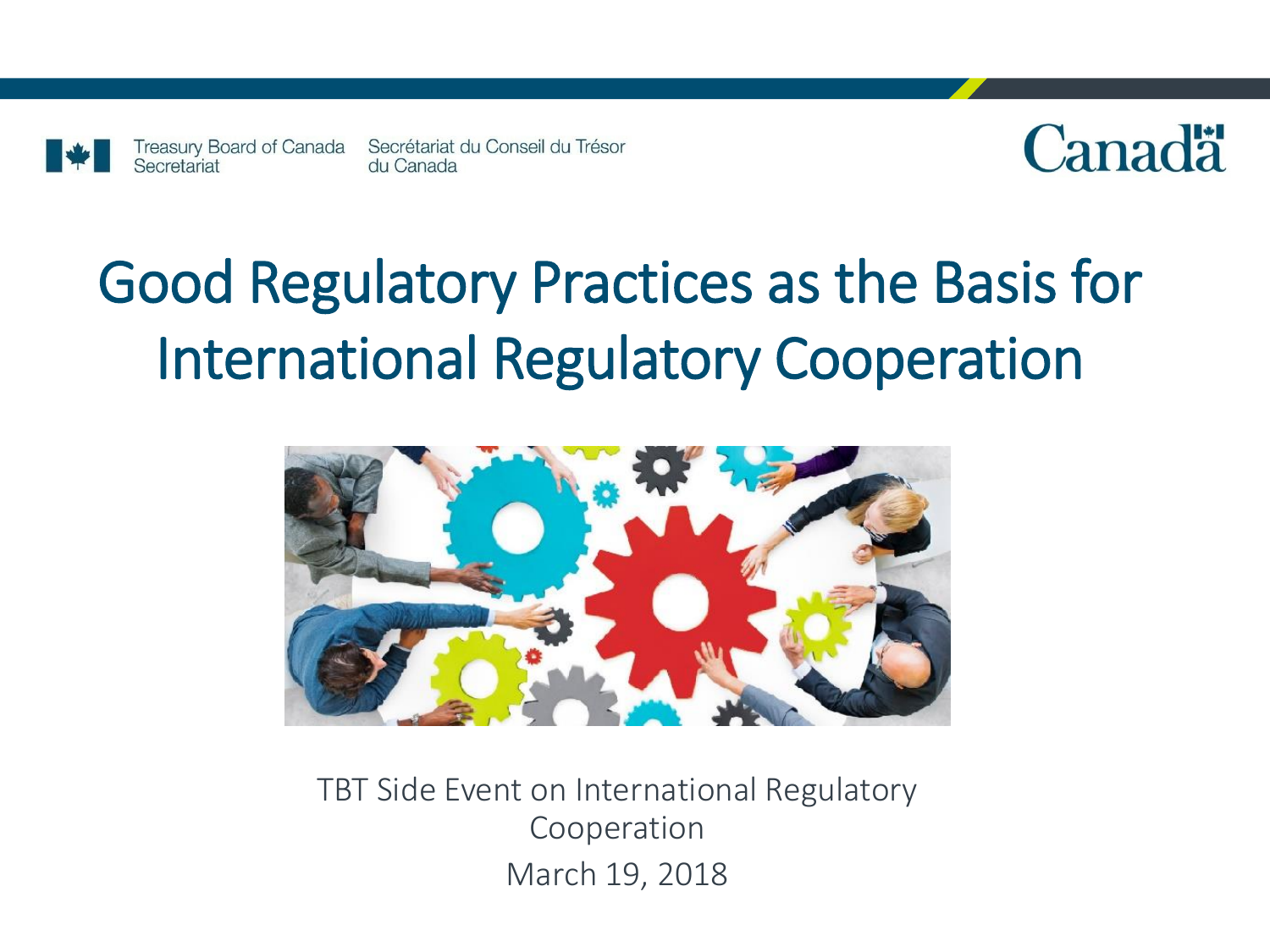Purpose





How can GRP enable regulatory cooperation?



Canada-United States Regulatory Cooperation Council (RCC)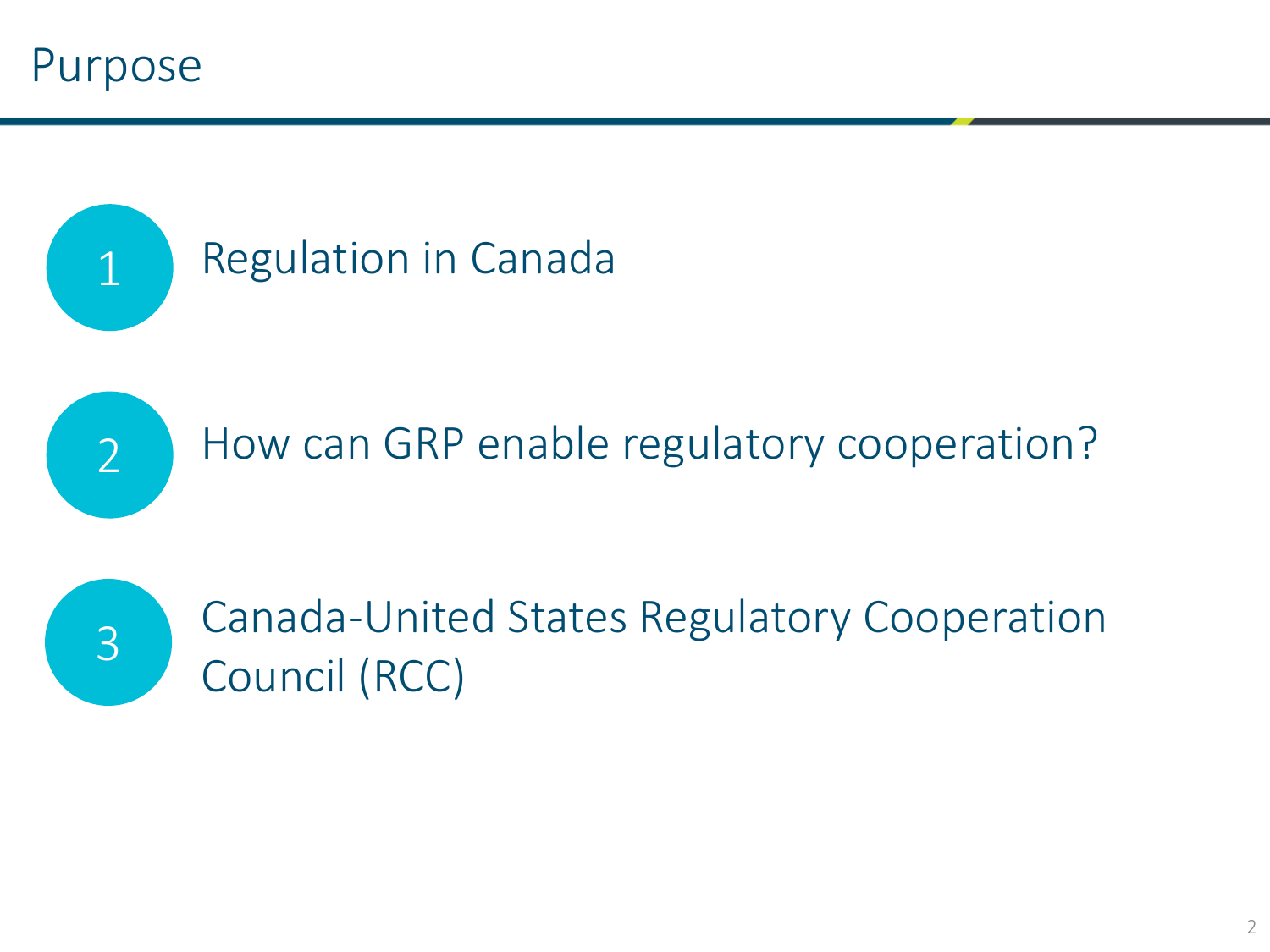## Regulation in Canada

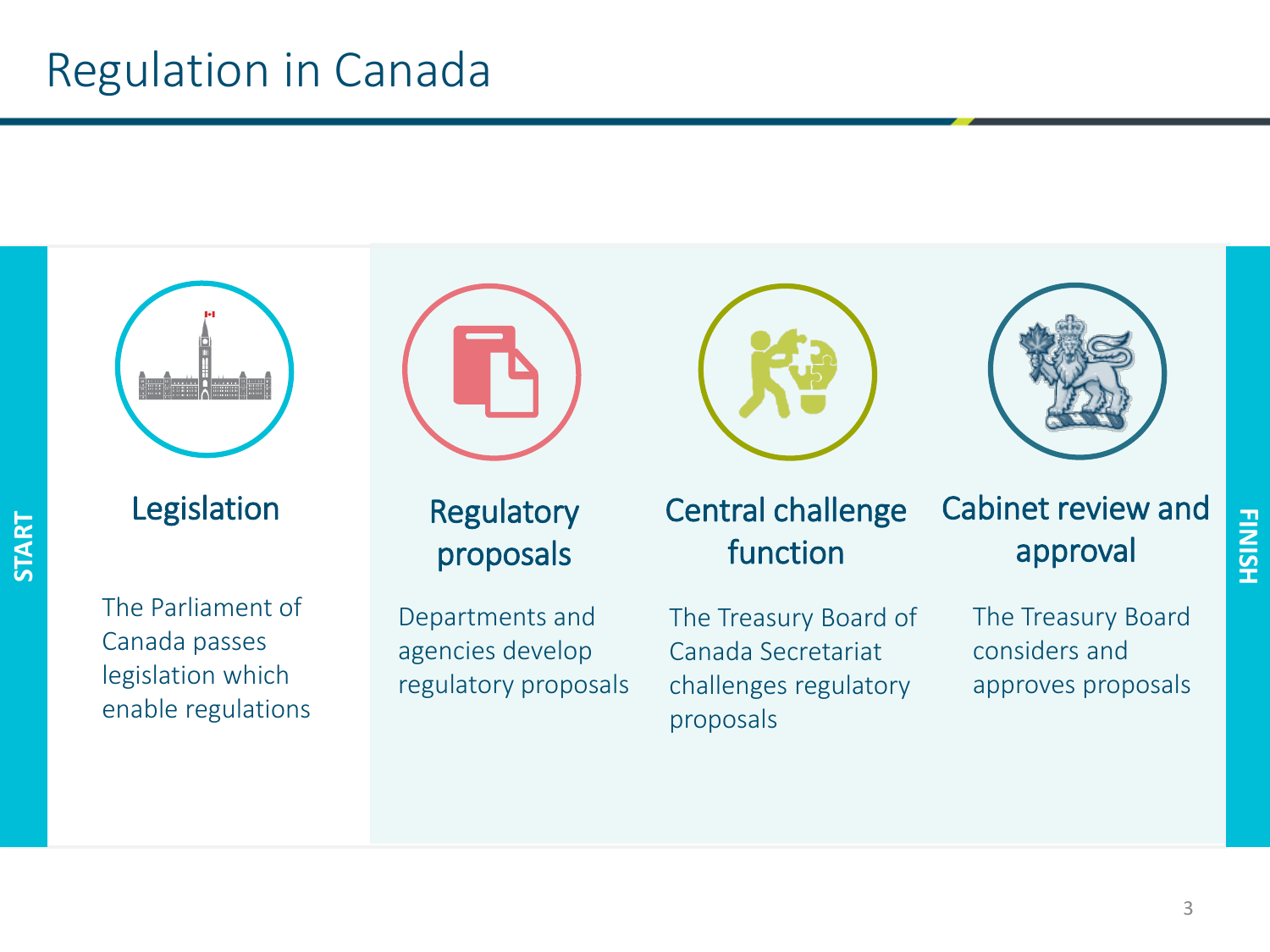## The life-cycle approach

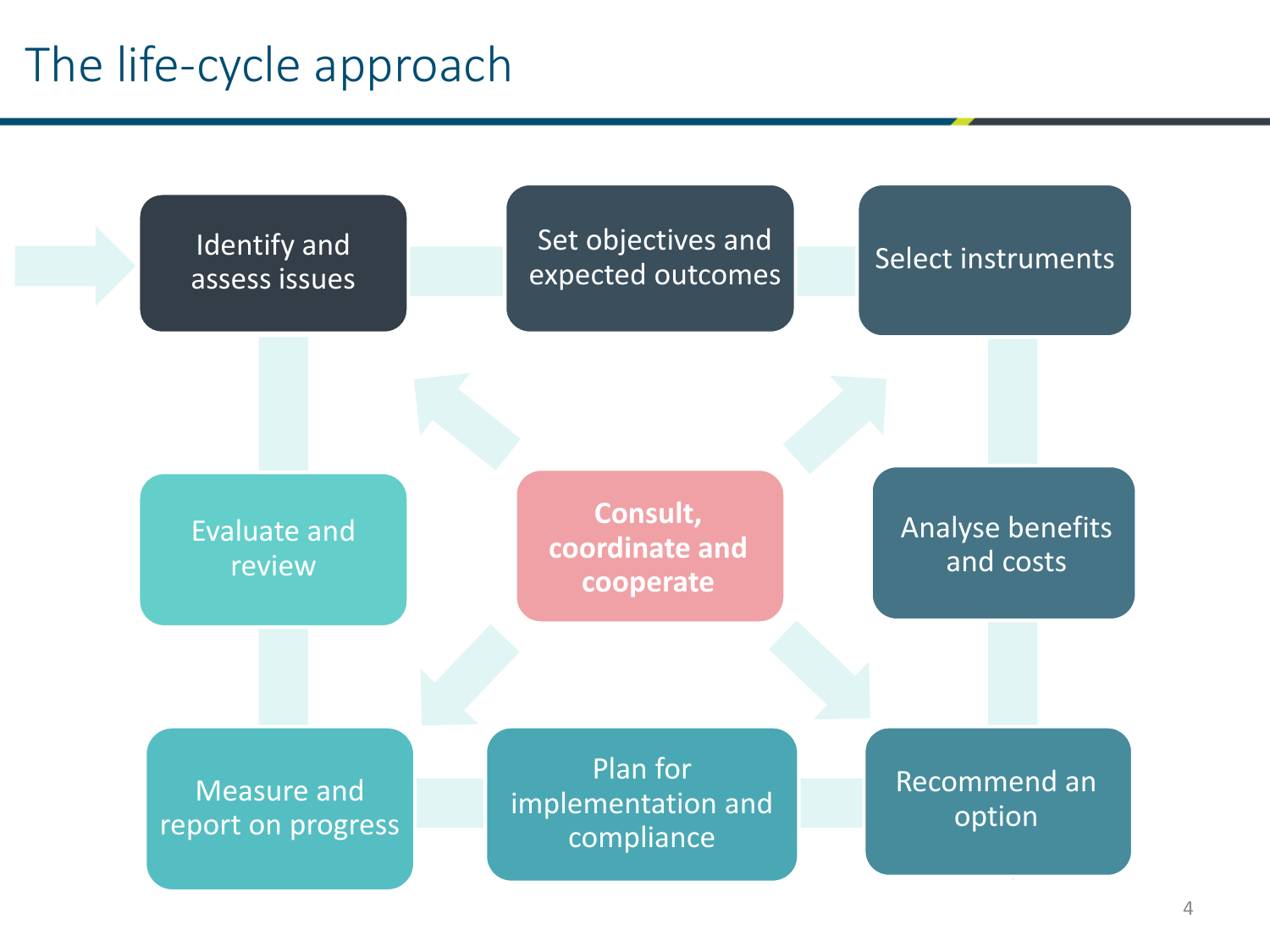## What is Good Regulatory Practice?

Good regulatory practices are internationally recognizes processes, systems, tools and methods for improving the quality of regulations

| 2012 OECD Recommendation of the Council on Regulatory Policy and<br>Governance                                                  |                                                                                                            |                                                                                                        |
|---------------------------------------------------------------------------------------------------------------------------------|------------------------------------------------------------------------------------------------------------|--------------------------------------------------------------------------------------------------------|
| 1. Commit to whole-of-<br>government policy for<br>regulatory quality                                                           | 2. Adhere to principles of open<br>government                                                              | 3. Provide oversight of<br>regulatory policy                                                           |
| 4. Integrate Regulatory Impact<br>Assessment                                                                                    | 5. Conduct systematic<br>programme reviews of<br>regulatory stock                                          | 6. Regularly publish reports on<br>performance of regulatory<br>policy                                 |
| 7. Develop a consistent policy<br>covering the role of regulatory<br>agencies                                                   | 8. Ensure effectiveness of<br>systems for review of legality<br>and procedural fairness                    | 9. As appropriate apply risk<br>assessment, risk management,<br>and risk communication<br>strategies   |
| 10. Where appropriate<br>promote regulatory coherence<br>through coordination<br>mechanisms between all levels<br>of government | 11. Foster the development of<br>regulatory management<br>capacity at sub-national levels<br>of government | 12. Give consideration to all<br>relevant international<br>standards and frameworks<br>for cooperation |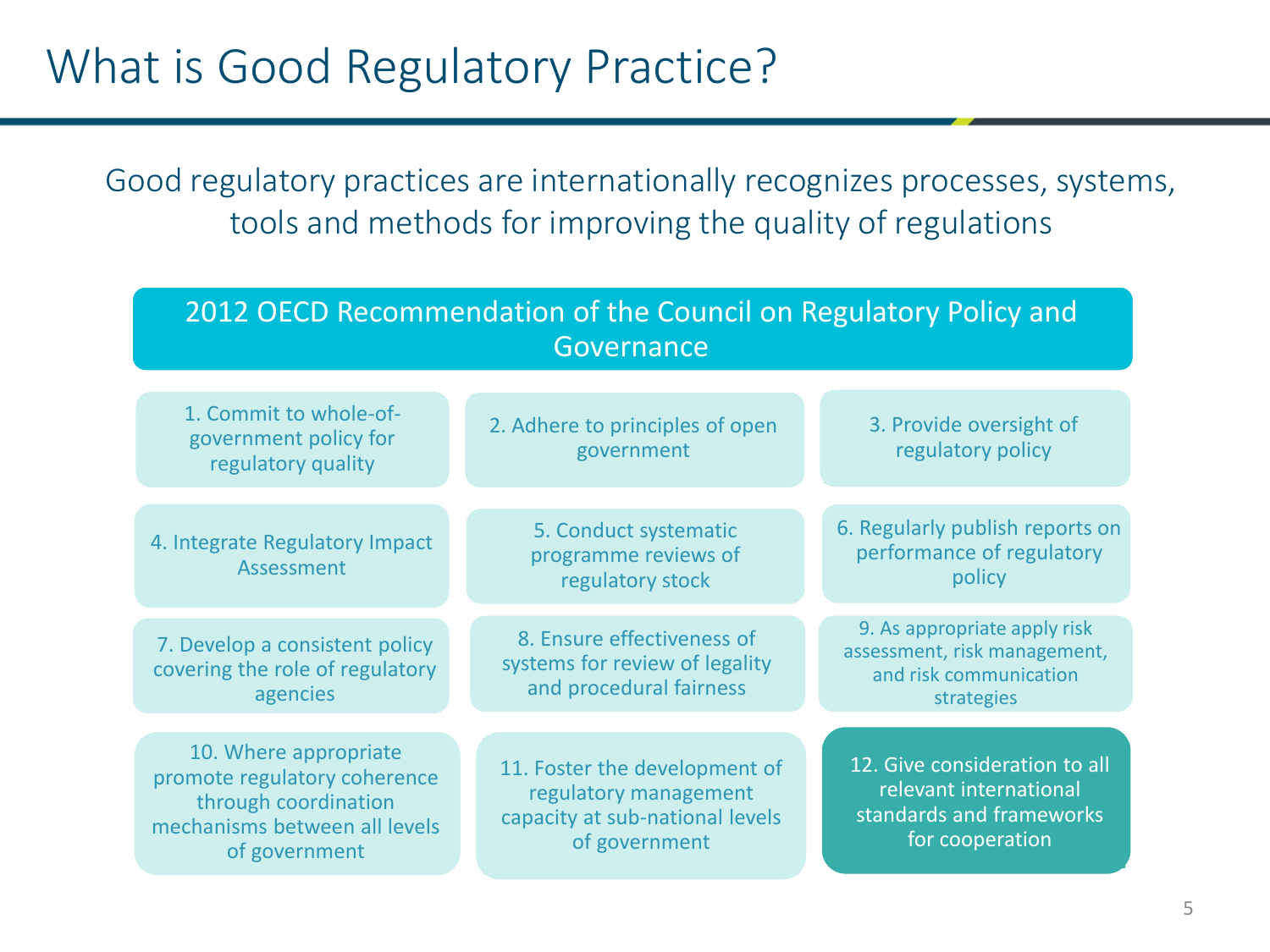#### Treasury Board of Canada **Secretariat**

#### Central oversight body:

- Source of expertise for GRP
- Performs challenge function
- Coordinates Government of Canada regulatory cooperation

#### Cabinet Directive on Regulatory Management

Outlines requirements for RIA, consultation, evaluation, regulatory cooperation

#### Administrative burden reduction initiatives

- One-for-One Rule
- Small business lens
- Forward Regulatory Plans
- Service Standards
- Administrative burden baselines
- Interpretation policies

#### Regulatory cooperation initiatives

- Canada United States Regulatory Cooperation Council
- Canada-European Union Regulatory Cooperation Forum
	- Canadian Free Trade Agreement Regulatory Reconciliation and Cooperation Table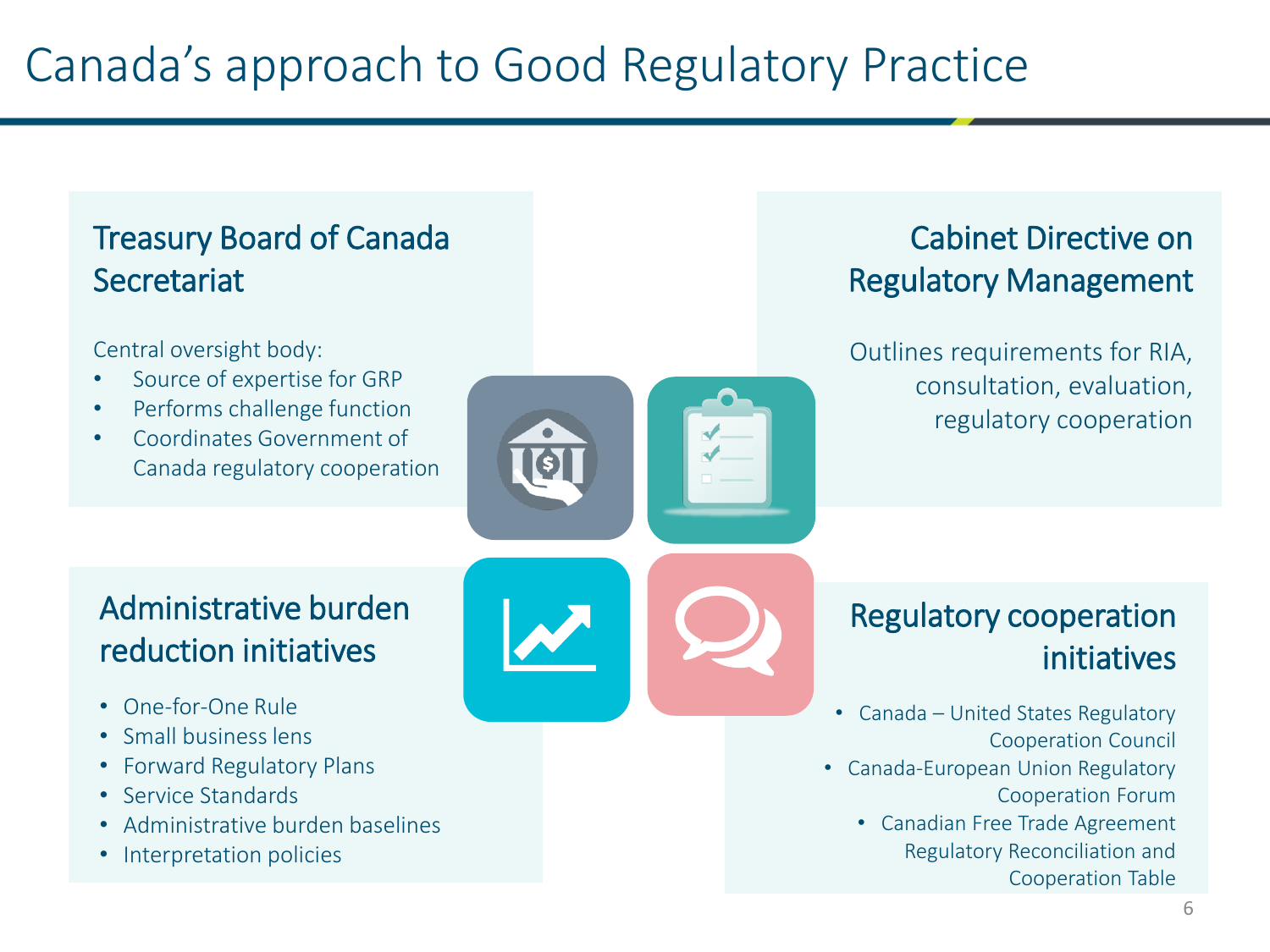## How can GRP enable regulatory cooperation?

A foundation in GRP builds trust in the quality of regulations and enables formal regulatory cooperation arrangements

| Evidence-based<br>regulation      | • Provides reassurance to other<br>parties that regulations are in<br>the public interest                               | • Facilitates a common<br>understanding that initiatives<br>should be supported by<br>evidence                                                                   |
|-----------------------------------|-------------------------------------------------------------------------------------------------------------------------|------------------------------------------------------------------------------------------------------------------------------------------------------------------|
|                                   |                                                                                                                         |                                                                                                                                                                  |
| Transparency<br>and<br>engagement | • Builds confidence that<br>evidence was considered, and<br>due process was followed                                    | • Enables information sharing<br>and stakeholder engagement                                                                                                      |
|                                   |                                                                                                                         |                                                                                                                                                                  |
| Central<br>oversight              | • Contributes to a predictable<br>regulatory environment for other<br>parties<br>· Ensures internal compliance with GRP | • Provides a single window and<br>establishes clear processes for other<br>governments and stakeholders<br>Ensures coordination and monitoring<br>of initiatives |
|                                   |                                                                                                                         |                                                                                                                                                                  |
| <b>OUTCOMES:</b>                  | <b>TRUST</b>                                                                                                            | <b>FORMAL ARRANGEMENT</b>                                                                                                                                        |

7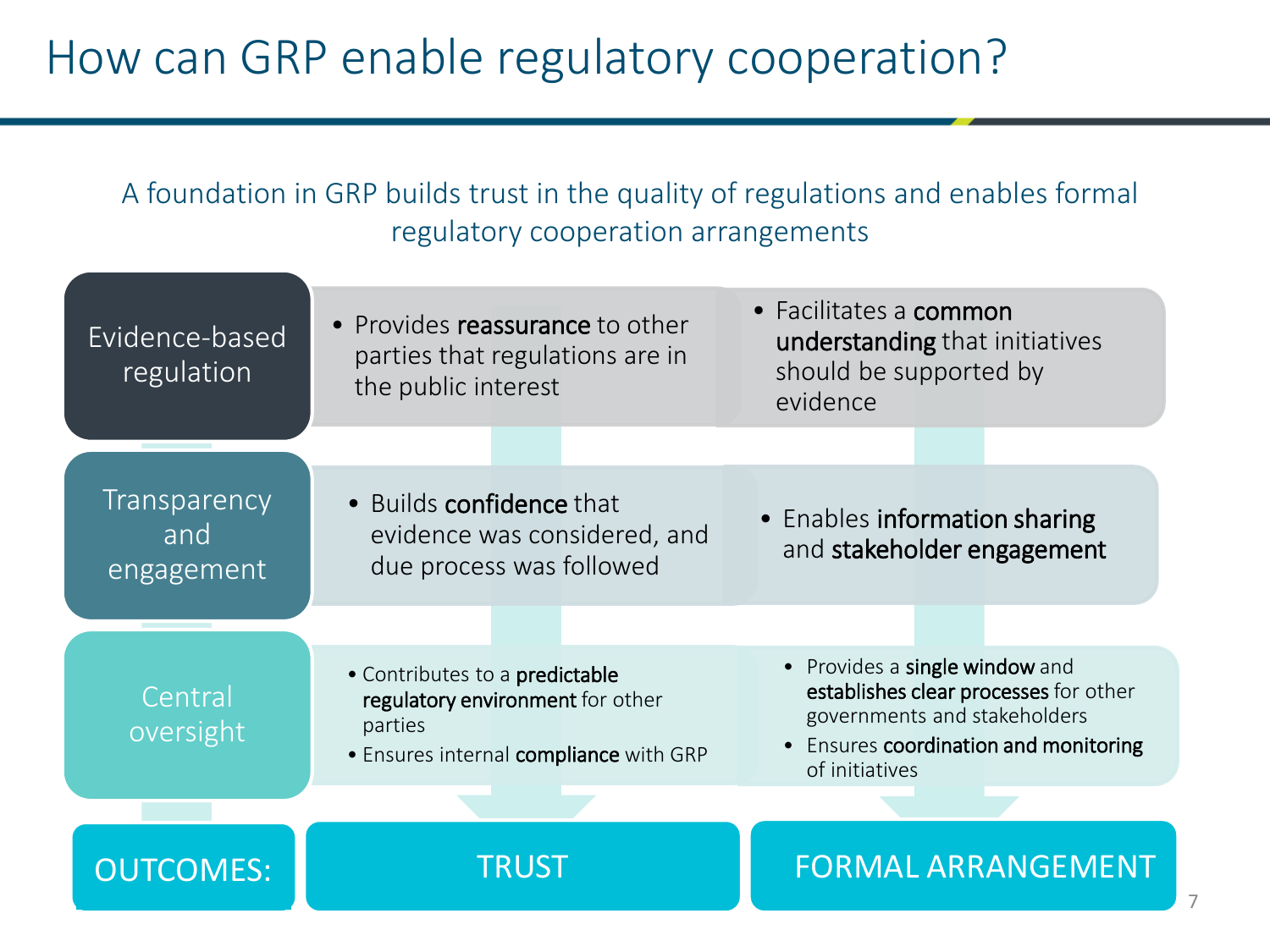## RCC: Trust in quality of regulations

A shared foundation in GRP helps make Canada and the United States comfortable working together



**TRANSPARENCY (e.g. consultation, online publication)**

**EVIDENCE (e.g. RIA) OVERSIGHT (TBS, OIRA)**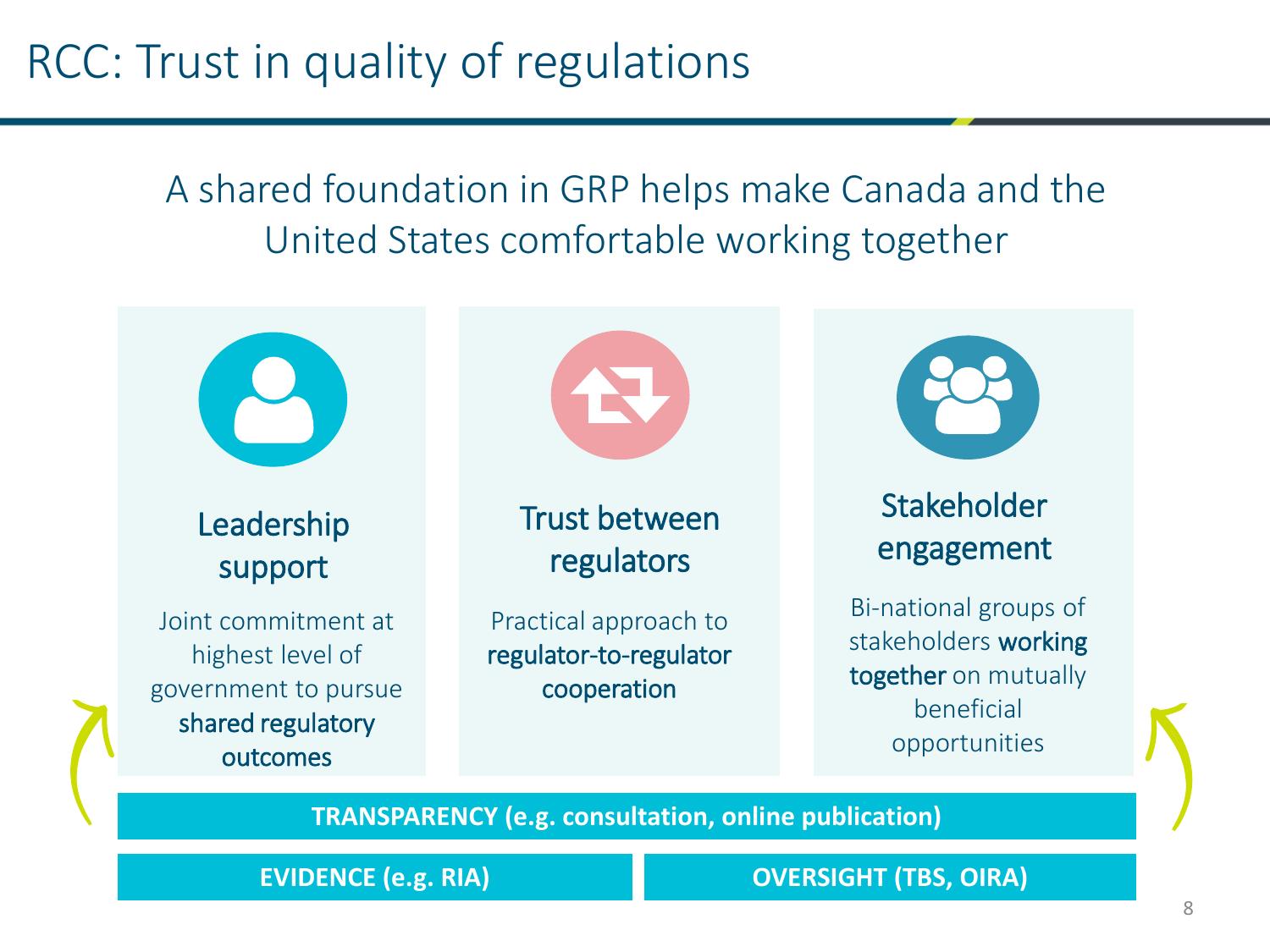## RCC: Formal regulatory cooperation

### GRP underpins the RCC's approach to regulatory cooperation

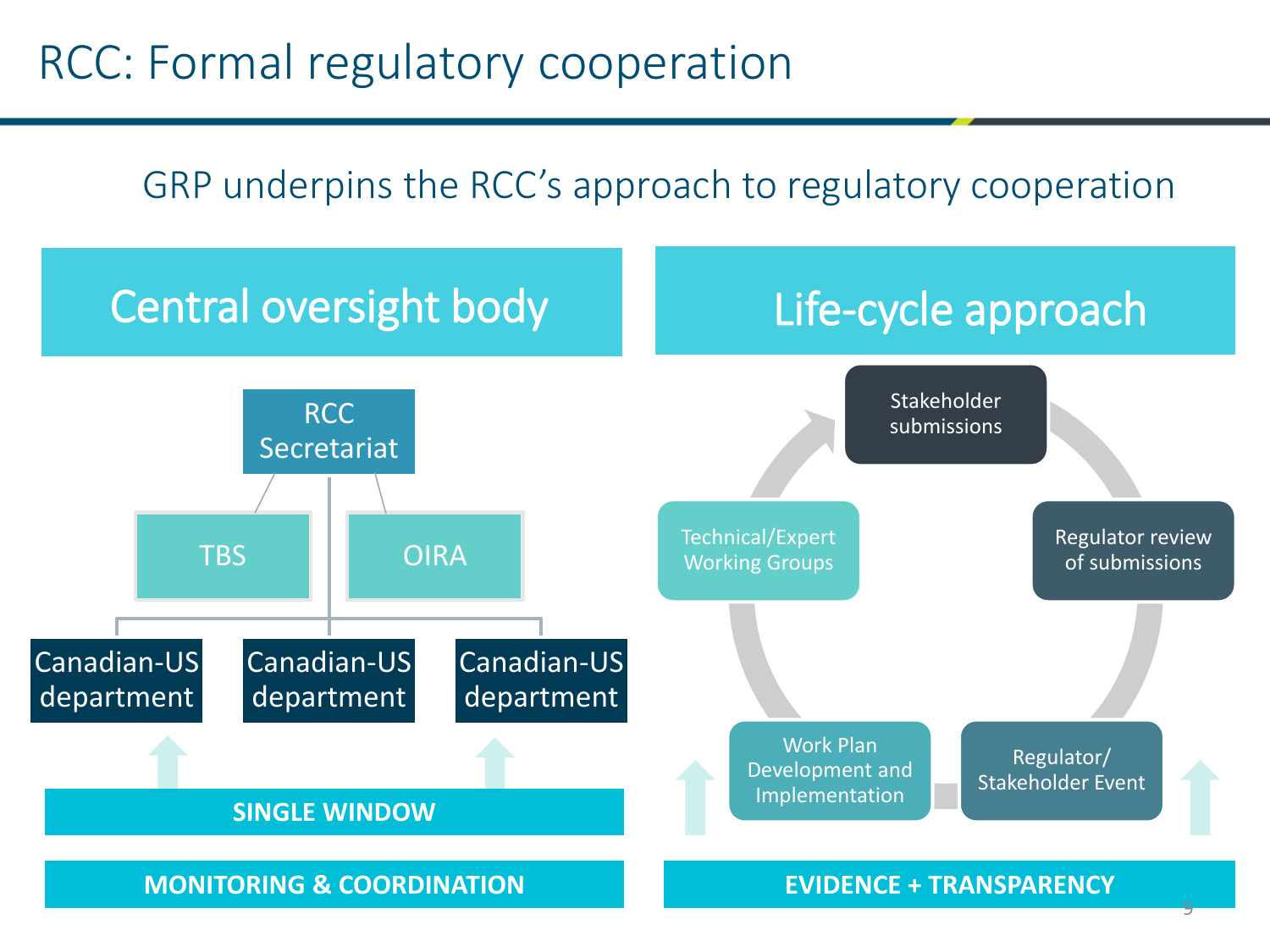Trust in regulatory processes and the RCC's adoption of GRP has contributed to concrete benefits to both Canadians and Americans

#### Common Electronic Submission Gateway



What: Companies can submit information about a health product market authorization once for both countries

Benefit: \$22 million of savings for the pharmaceutical industry over 10 years

#### Sunscreen Inspection Pilot



What: U.S. sunscreens enter into Canada without being quarantined and tested for a second time at the border

Benefit: \$100,000 annually of savings per sunscreen for the consumer health product industry

#### Energy efficiency standards



What: Harmonized standards for products such as refrigerators and air conditioners

Benefit: \$1.8 billion of savings in energy costs by 2030 for Canadian consumers, and \$1.5 million per year for manufacturers

**LIFE-CYCLE APPROACH**

**LIFE-CYCLE APPROACH**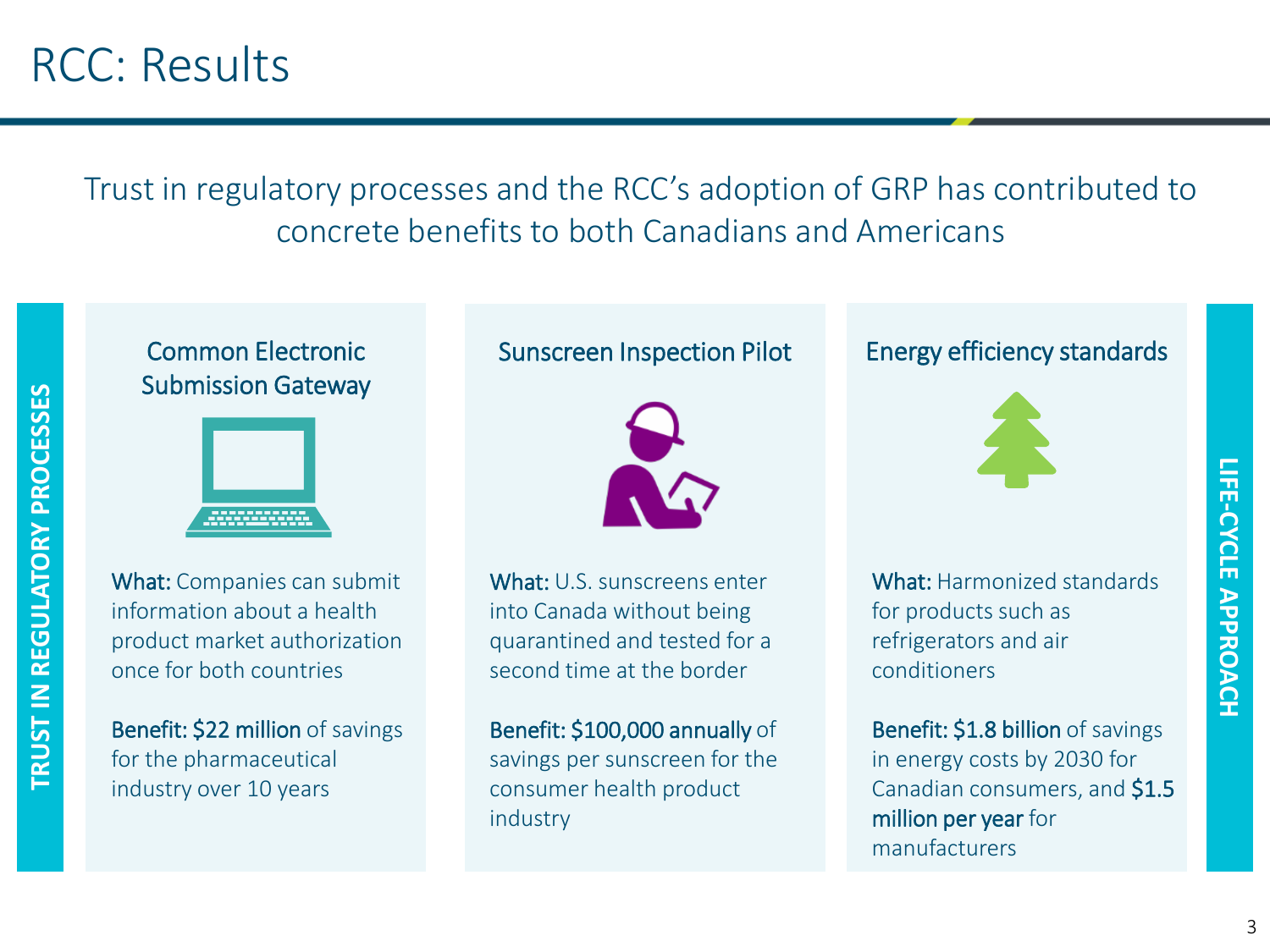## Next-steps for Canada

Canada-United States Regulatory Cooperation Council (2011)



Status: Identifying opportunities for new initiatives (41 stakeholder submissions)

Canadian Free Trade Agreement- Regulatory Reconciliation and Cooperation Table (2017)



Status: Identifying potential barriers for reconciliation (26 federal submissions)

Canada - European Union Comprehensive Economic and Trade Agreement-Regulatory Cooperation Forum (2017)



Status: Consulting stakeholders

Draft Cabinet Directive on Regulation (2018)

Trade negotiations (e.g. NAFTA, Pacific Alliance) and global discussions (e.g. OECD, APEC)